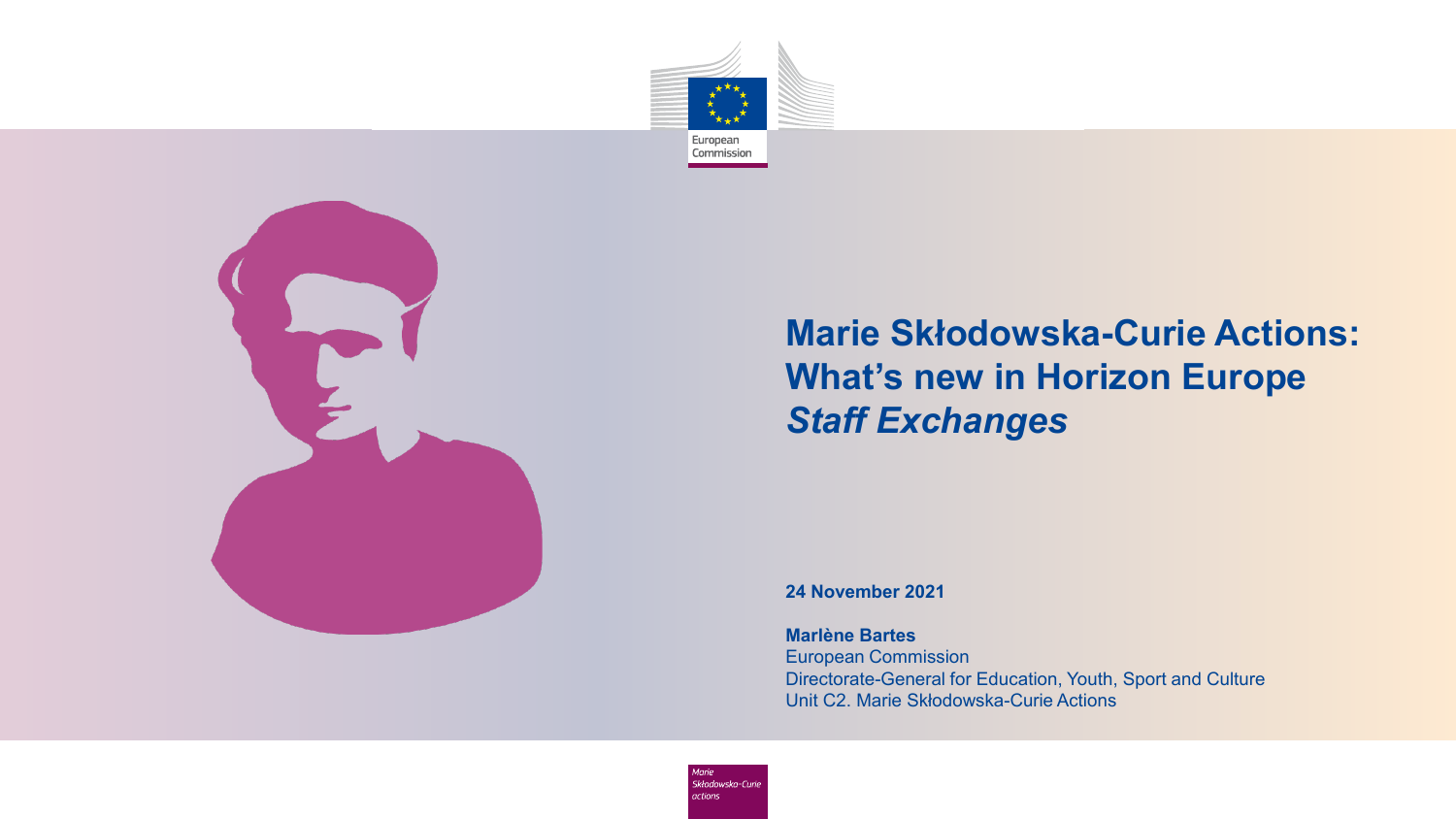## **MSCA Staff Exchanges**

### **Multi-beneficiary action to**

- promote international, inter-sectoral and interdisciplinary mobility of R&I staff
- strengthen knowledge transfer between participating organisations
- collaborate between the academic and non-academic sectors (including SMEs)
- cooperate across the globe
- **Activities**:
	- Implementation of a joint R&I project
	- Secondment and/or hosting of staff members
	- Networking activities, organisation of workshops and conferences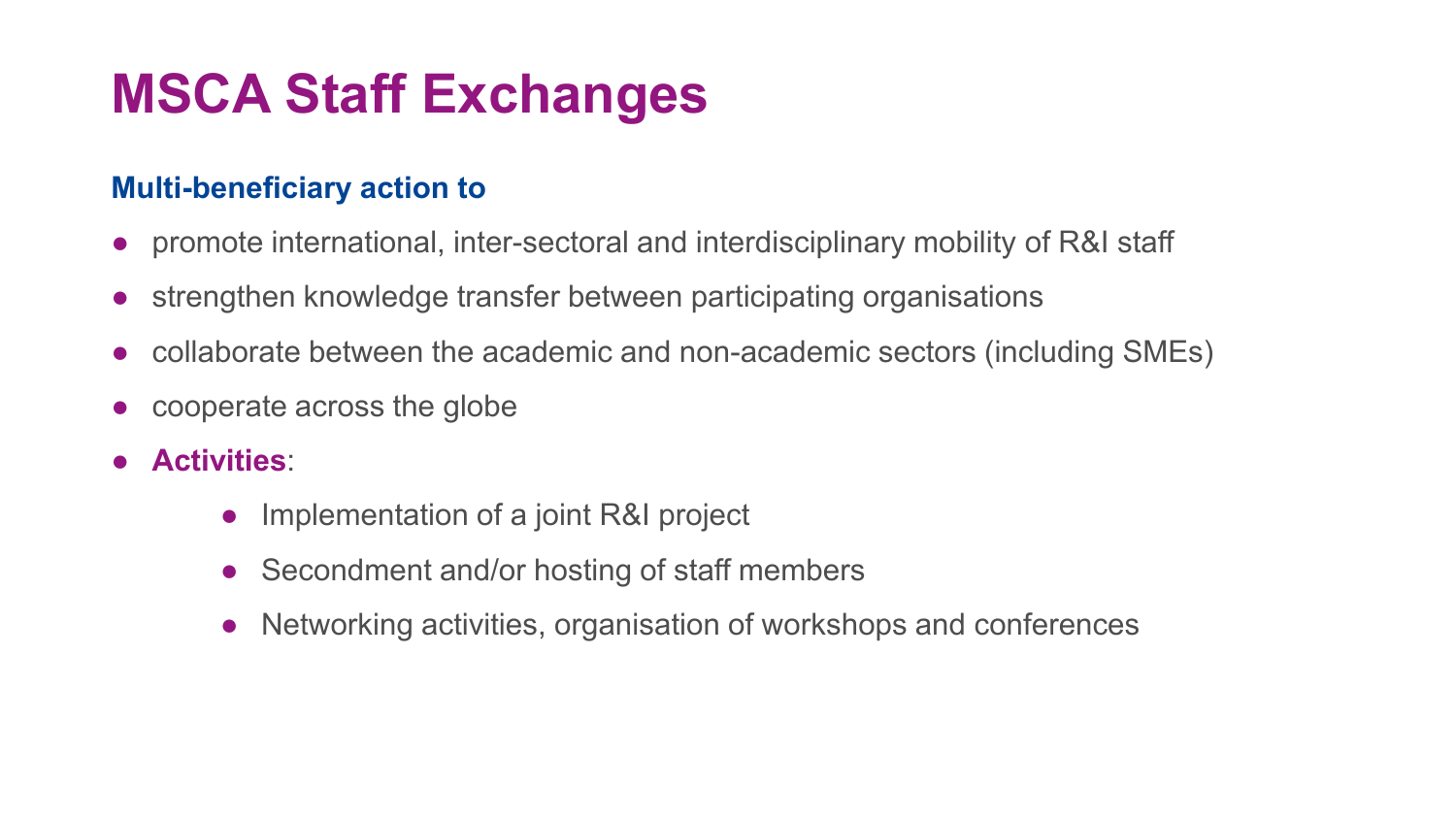### **Added value**

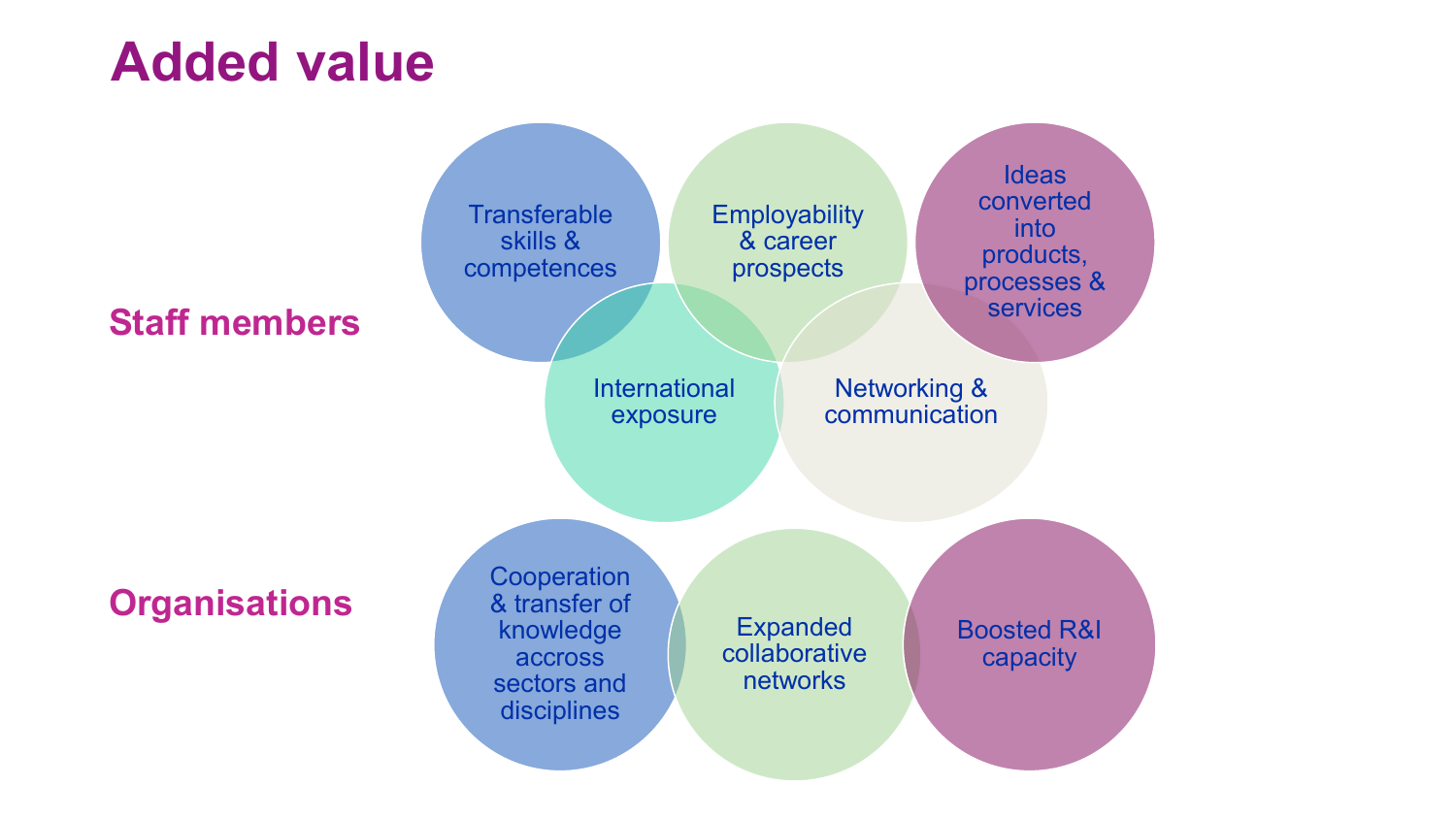### **Consortium composition**

**Academic sector**

Consortium of min. **3 legal entities in 3 different countries,** 2 of which in a different EU Member State or HE Associated Country **If the Internal Section** Sections from the

**same sector**, there must be at least 1 organisation from a non-associated Third Country\*

**Non-academic sector**

**\*** Secondments within EU MS or HE AC must be between different sectors (between academic and non-academic), except for interdisciplinary secondments, which must be limited to a maximum of 1/3 of the total implemented months.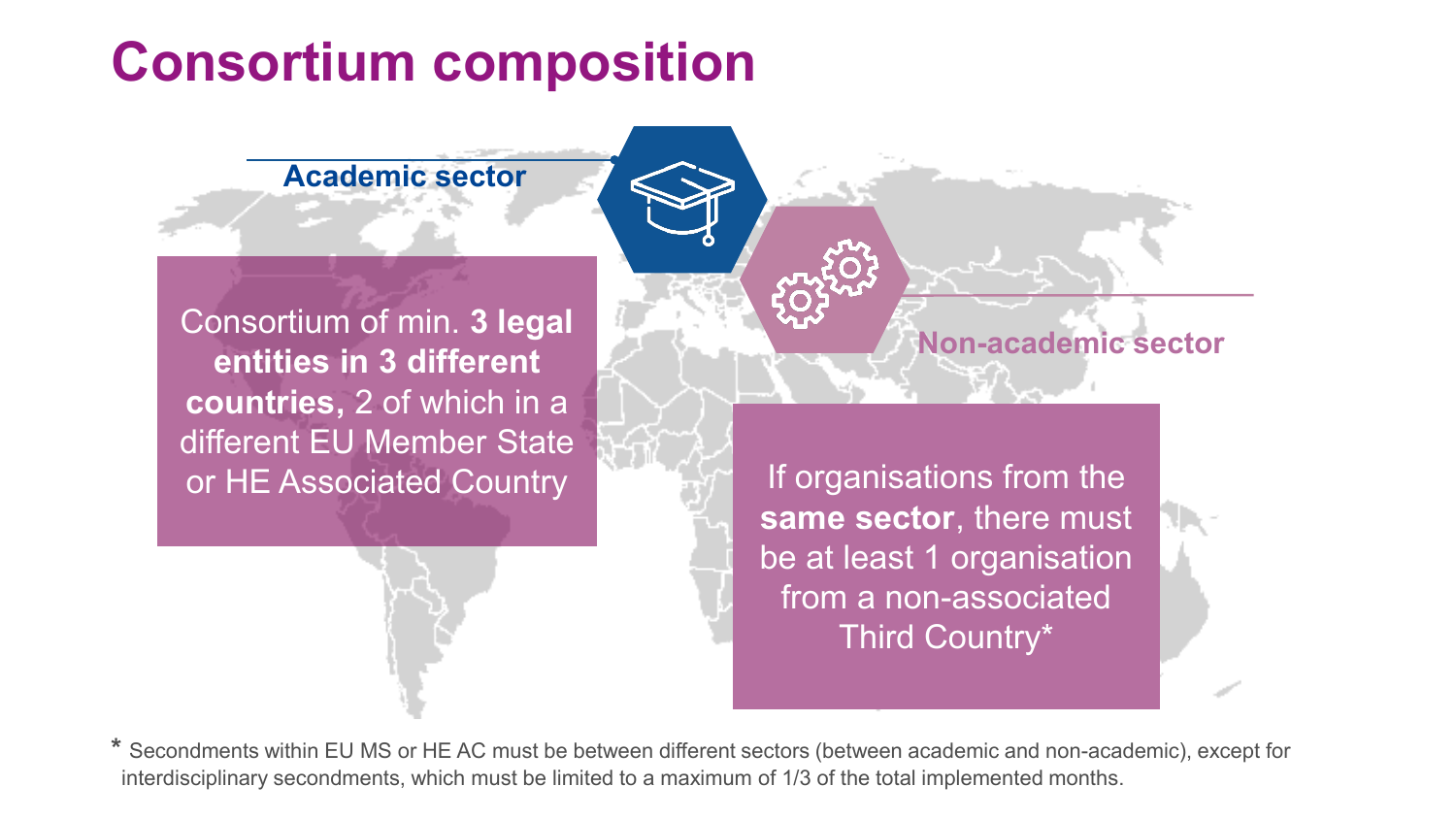# **Eligibility for funding**

Participants from nonassociated non-EU countries can take part in Horizon Europe actions — but not always with funding



#### Participants from

- **EU Member States**
- HE Associated Countries
- certain low to middle income countries\* are automatically eligible for funding

Participants from other countries (i.e. **India**, Japan, Canada...) are not automatically eligible for funding and have to participate at their 'own' cost



\*Full list available in the [HE Programme Guide](https://ec.europa.eu/info/funding-tenders/opportunities/docs/2021-2027/horizon/guidance/programme-guide_horizon_en.pdf)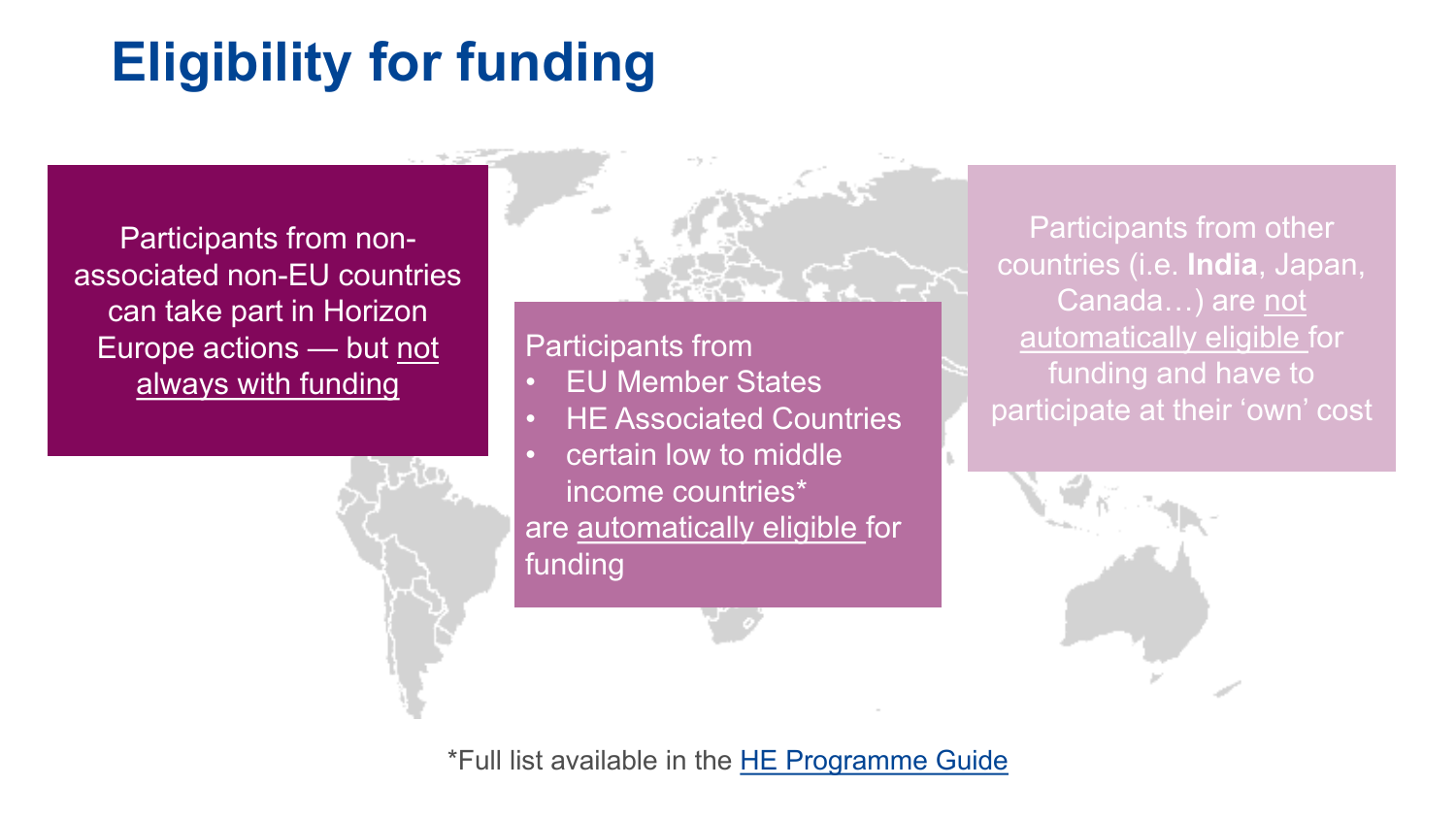# **Eligible staff**



Any type of staff contributing to R&I activities (researchers, administrative staff, managerial staff, technical staff)

Each staff member is seconded for a period of 1 to 12 months (may be split into several stays)

Researchers at any career stage (from doctoral candidates to postdoctoral researchers)

Staff needs to be devoted full-time to the action during the secondment

Actively engaged in research and/or innovation activities for at least 1 month prior at the sending institution After the secondment, staff should return to their sending institution

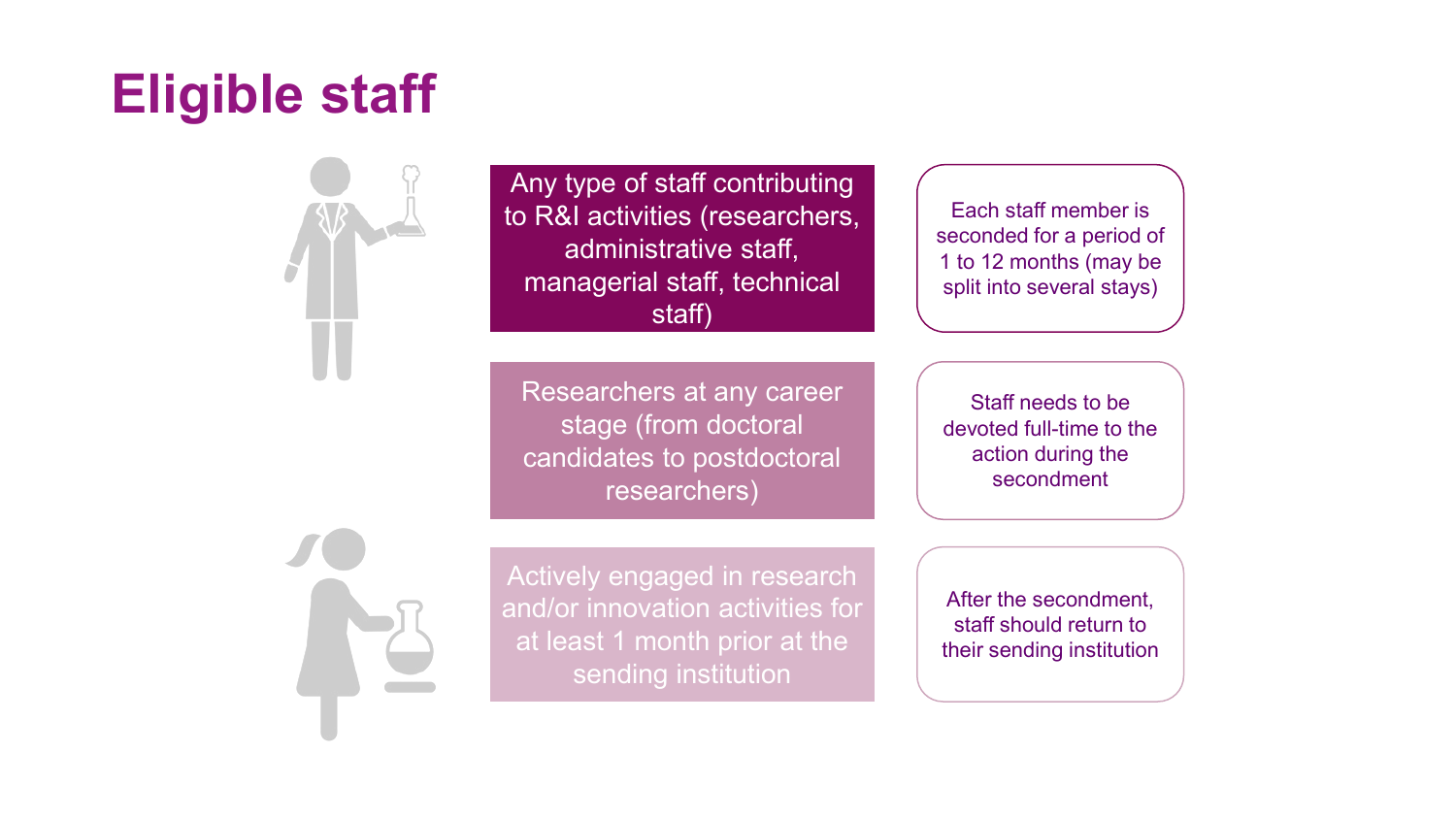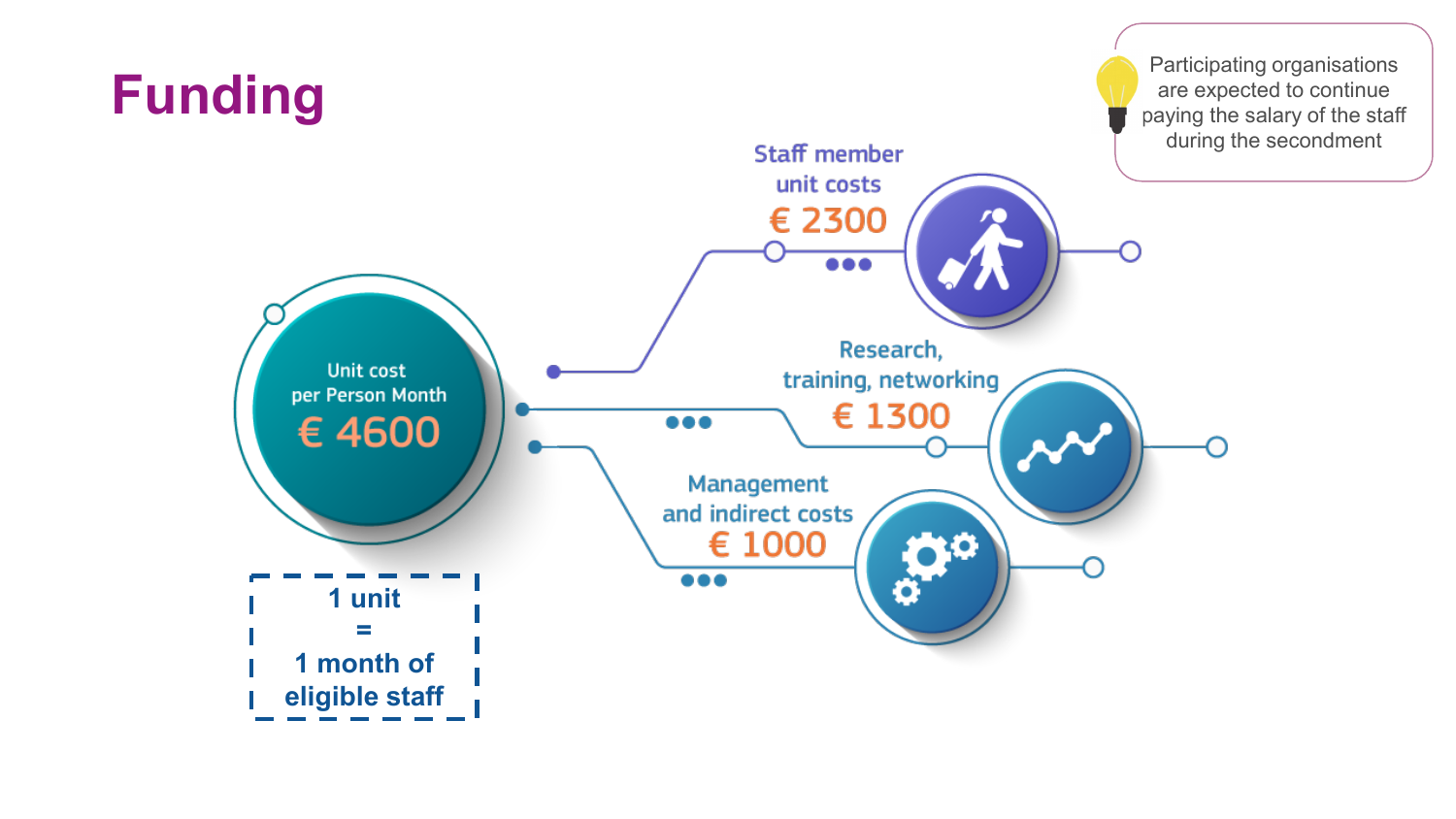### **Features**









### **DURATION** 4 years

**SECONDMENTS** 1-12 months per staff

**UNIT COST** 4600€ per PM

**BUDGET** 360 PM per project

## **Calls**

- 2021: 7 Oct 2021 9 March 2022; 72.5 M€
- 2022: 6 Oct 2022 8 March 2023; 77.5 M€